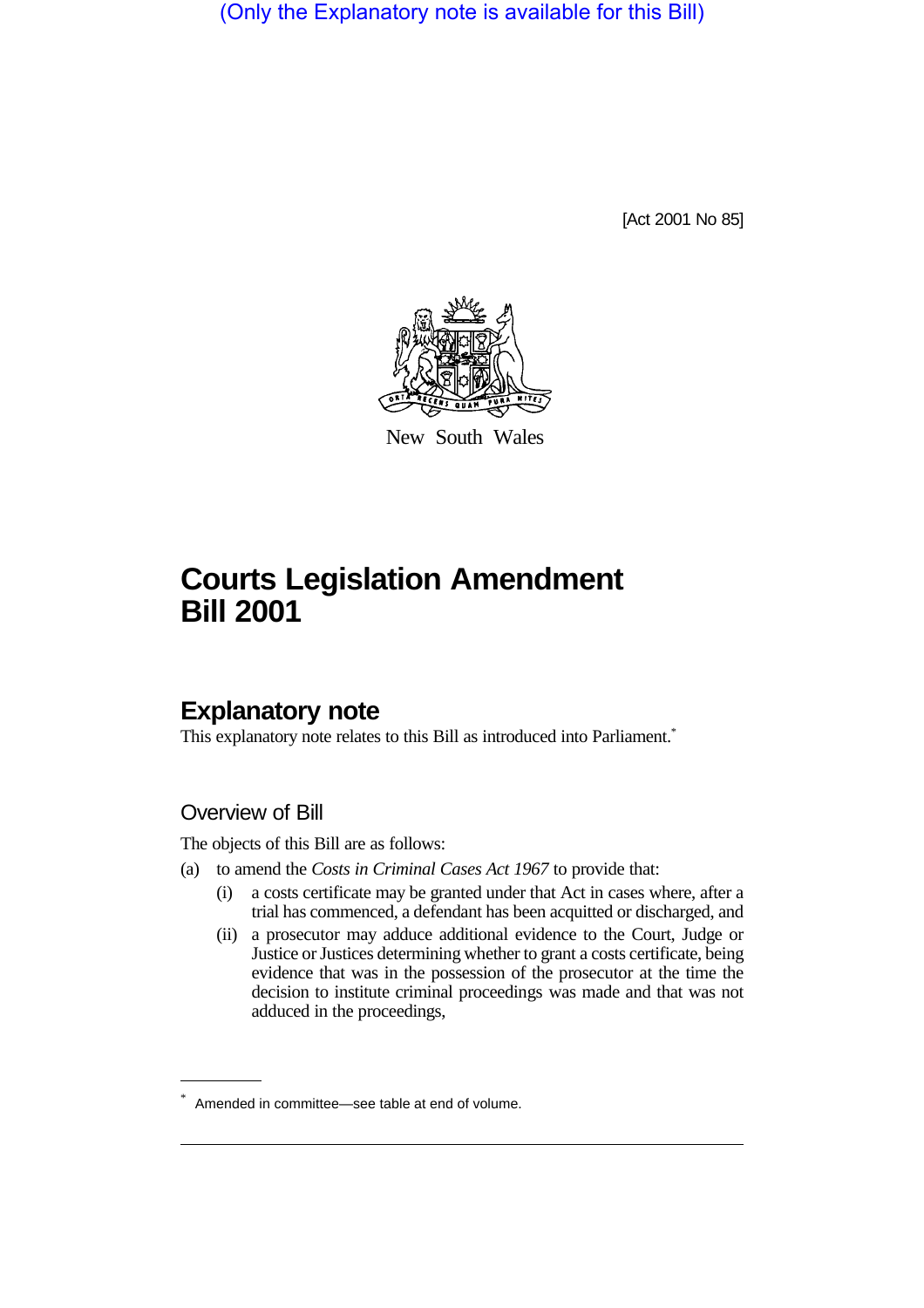Explanatory note

- (b) to amend the *District Court Act 1973* to permit judges or former judges from other States and Territories to be appointed as judges or acting judges of the District Court,
- (c) to amend the *Judges' Pensions Act 1953* to make it clear that the Chief Judge of the Land and Environment Court is a "judge" for the purposes of that Act,
- (d) to amend the *Jury Act 1977* to permit courts and certain specified law enforcement agencies to solicit information from jurors and former jurors, and allow the sheriff to disclose information relating to jurors to courts and such law enforcement agencies, for the purposes of an investigation or prosecution of a contempt of court or an offence relating to jurors or juries,
- (e) to make amendments to the *Justices Act 1902* relating to committal proceedings and appeals,
- (f) to amend the *Legal Profession Act 1987*:
	- (i) to provide that the proper officer of the Supreme Court in relation to a costs assessment matter is the Manager, Costs Assessment in the Attorney General's Department, and
	- (ii) to enable lessees and mortgagors, who have been given a bill of costs for the lessor's or mortgagee's legal costs relating to the preparation of their lease or mortgage, to apply to the Manager, Costs Assessment of the Supreme Court for an assessment of those costs, and
	- (iii) to enable a court to which an appeal against a decision or determination of a costs assessor has been made to refer the appeal to a review panel if the matter has not previously been reviewed by a review panel,
- (g) to amend the *Local Courts (Civil Claims) Act 1970*:
	- to provide that a judgment debtor subject to a writ of execution may keep ordinary tools of trade, plant and equipment, professional instruments and reference books to a value of \$2,000 (rather than \$500, as is currently the case), and
	- (ii) to provide that the Sheriff and bailiffs of a court may decline to seize or take property under a writ of execution if, in the opinion of the Sheriff or bailiff, the costs of the seizure, removal, storage and sale of the property to be seized or taken under that writ are likely to exceed the total sale price of that property,
- (h) to amend the *Victims Support and Rehabilitation Act 1996* with respect to the admissibility and use of certain documents relating to statutory compensation and approved counselling services under that Act.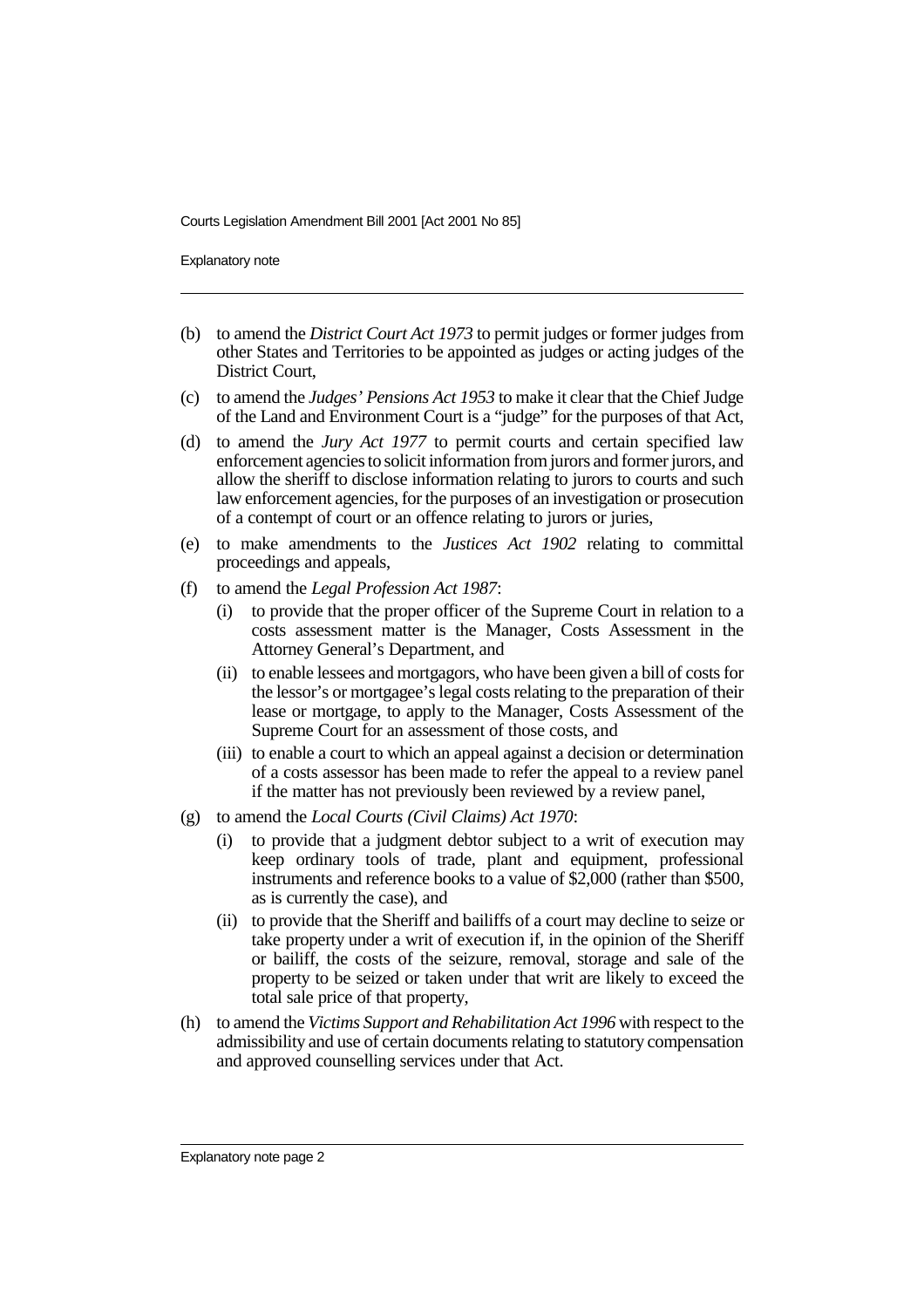Explanatory note

#### Outline of provisions

**Clause 1** sets out the name (also called the short title) of the proposed Act.

**Clause 2** provides that the proposed Act commences on a day or days to be appointed by proclamation.

**Clause 3** is a formal provision giving effect to the amendments set out in Schedules 1–8 to the Acts specified in those Schedules.

#### **Schedule 1 Amendment of Costs in Criminal Cases Act 1967**

The *Costs in Criminal Cases Act 1967* provides that where:

- (a) a defendant in criminal proceedings, after a hearing on the merits, is acquitted or discharged, or has a conviction quashed on appeal, and
- (b) the defendant was discharged as to the indictment on which he or she was convicted or the information or complaint on which the defendant was convicted was dismissed,

the Court or Judge or Justice or Justices concerned (the *Court*) may grant to that defendant a costs certificate under that Act (section 2). A person to whom such a certificate is granted may apply to the Director-General of the Attorney General's Department for payment of the costs incurred in defending the proceedings to which the certificate relates (section 4).

The costs certificate must state that, in the opinion of the Court concerned:

- (a) if the prosecution had, before the proceedings were instituted, been in possession of evidence of all the relevant facts, it would not have been reasonable to institute the proceedings, and
- (b) that any act or omission of the defendant that contributed, or might have contributed, to the institution or continuation of the proceedings was reasonable in the circumstances (section 3).

In determining whether or not to grant a costs certificate the Court is to have regard to all the relevant facts established in the criminal proceedings together with any further relevant facts established by the defendant in the course of the defendant's application (but not any further facts established by the prosecutor) (section 3A).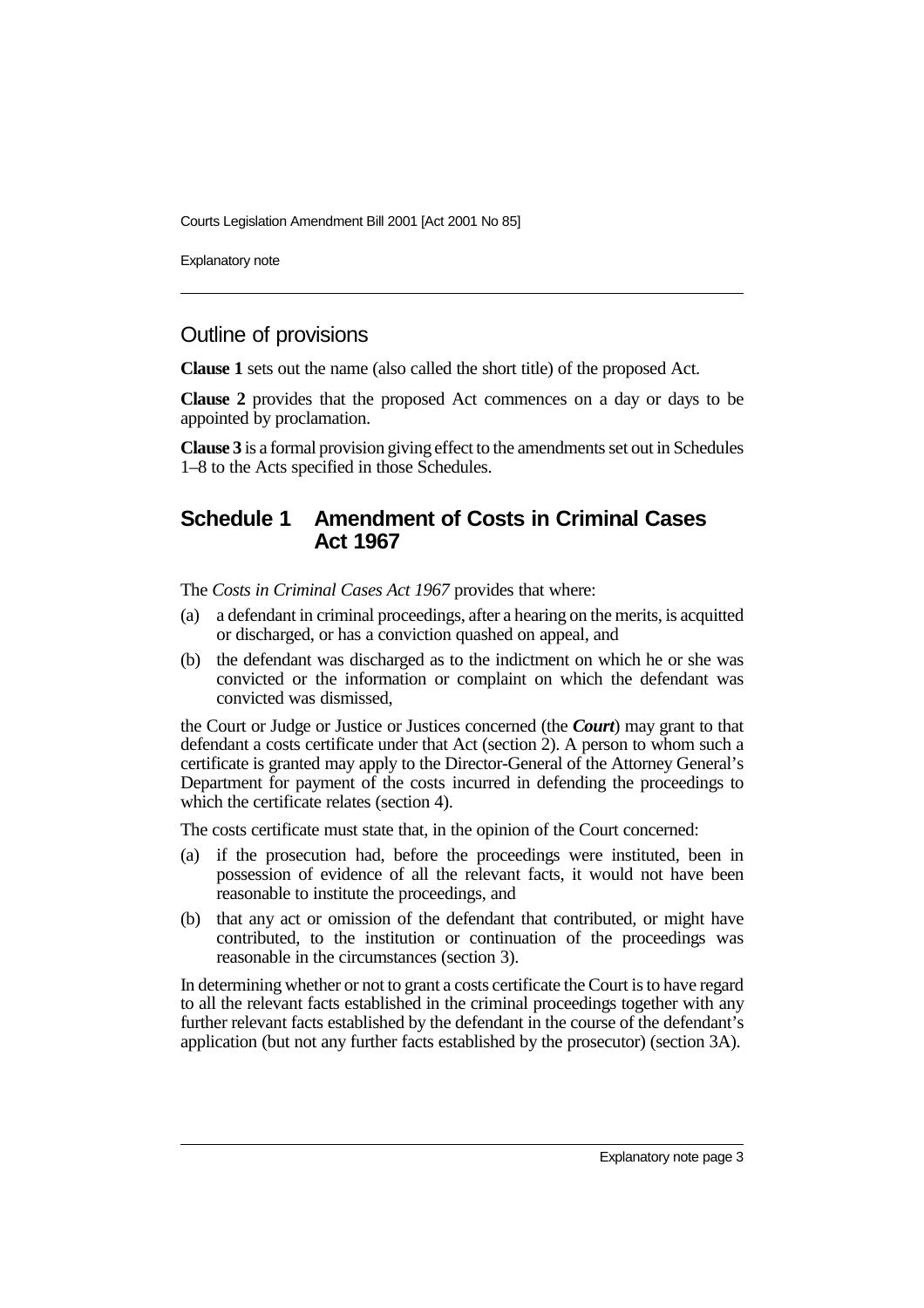Explanatory note

**Schedule 1 [1]** and **[2]** amend section 2 of the *Costs in Criminal Cases Act 1967* to provide that a costs certificate may be granted under that Act if a defendant is acquitted or discharged at any time after a trial has commenced and not only after a hearing has concluded.

**Schedule 1 [3]** and **[4]** amend section 3A of the *Costs in Criminal Cases Act 1967* to allow a prosecutor to adduce evidence to the Court determining whether to grant a costs certificate, being evidence that was in the possession of the prosecutor at the time the decision to institute criminal proceedings was made and that was not adduced in the proceedings. The Court concerned may allow the defendant to comment on the evidence of those further adduced facts and, if it thinks it desirable to do so, allow the defendant to examine any witness giving evidence for the prosecutor.

**Schedule 1 [5]** inserts a savings and transitional provision into the *Costs in Criminal Cases Act 1967*.

## **Schedule 2 Amendment of District Court Act 1973**

Sections 13 and 18 of the *District Court Act 1973* allow the Governor to appoint persons as judges and acting judges of the District Court.

**Schedule 2 [1]** amends section 13 of that Act to provide that judges and former judges of the Federal Court of Australia and the Supreme Court, District Court or County Court of other States and Territories may be appointed as judges of the District Court. By operation of section 18 (2), persons qualified to be appointed as judges of the District Court are also qualified to be appointed as acting judges of that Court.

**Schedule 2 [2]** is a consequential amendment that provides that a judge or former judge of the Federal Court of Australia or of the Supreme Court, District Court or County Court of another State or Territory may be appointed as an acting judge of the District Court even though that judge or former judge has reached the age of 72 years (or will have reached that age before the appointment expires) but may not be appointed for any period that extends beyond the day on which he or she reaches the age of 75 years.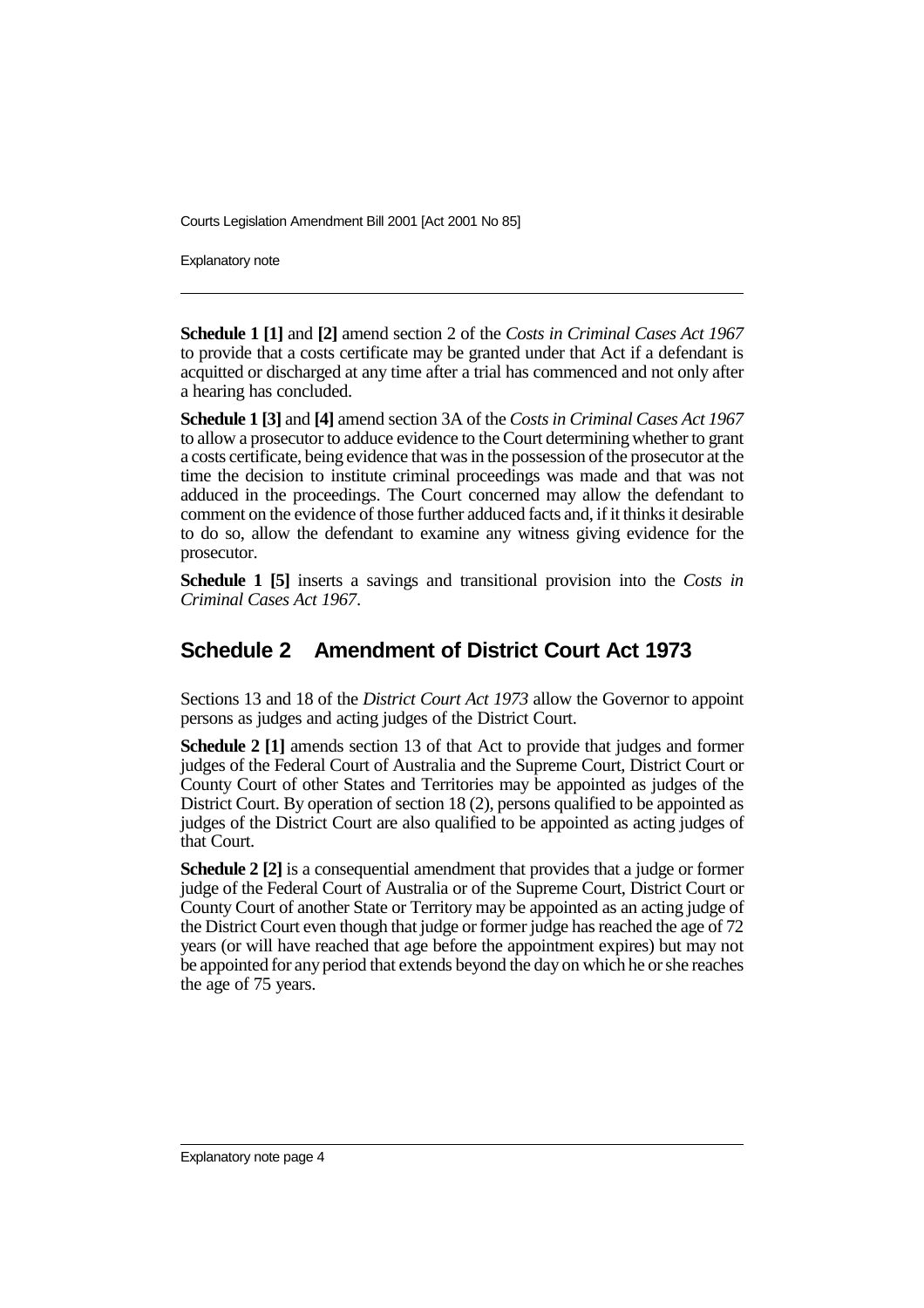Explanatory note

#### **Schedule 3 Amendment of Judges' Pensions Act 1953**

The *Judges' Pensions Act 1953* makes provision for pensions for judges and for the widows and widowers of deceased judges and deceased retired judges. Section 2 (1) of that Act currently defines *Judge* to include a Judge of the Land and Environment Court, but does not specifically include a reference to the Chief Judge of that Court.

**Schedule 3 [1]** amends the definition of *Judge* in section 2 (1) of that Act to make it clear that the provisions of the Act applying to judges apply to the Chief Judge of the Land and Environment Court.

**Schedule 3 [2]** inserts a consequential provision into the *Judges' Pensions Act 1953* (proposed section 11B) that provides that the Chief Judge of the Land and Environment Court is taken from 1 September 1980 to have been a Judge for the purposes of this Act.

## **Schedule 4 Amendment of Jury Act 1977**

Section 68 of the *Jury Act 1977*, among other things, prohibits the disclosure of any information that is likely to lead to the identification of a juror or former juror in a particular trial or inquest. Section 68A of that Act, among other things, prohibits the soliciting of information from jurors or former jurors for the purpose of obtaining information on the deliberations of a jury.

**Schedule 4 [1]** amends section 68 of the *Jury Act 1977* to provide that the sheriff may disclose information relating to jurors to courts and certain specified law enforcement agencies for the purposes of an investigation or prosecution of a contempt of court or an offence relating to jurors or juries.

**Schedule 4 [2]** amends section 68A of the *Jury Act 1977* to provide that courts and certain specified law enforcement agencies may solicit information from jurors and former jurors for the purposes of an investigation or prosecution of a contempt of court or an offence relating to jurors or juries.

**Schedule 4 [3]** and **[4]** make amendments for savings and transitional purposes.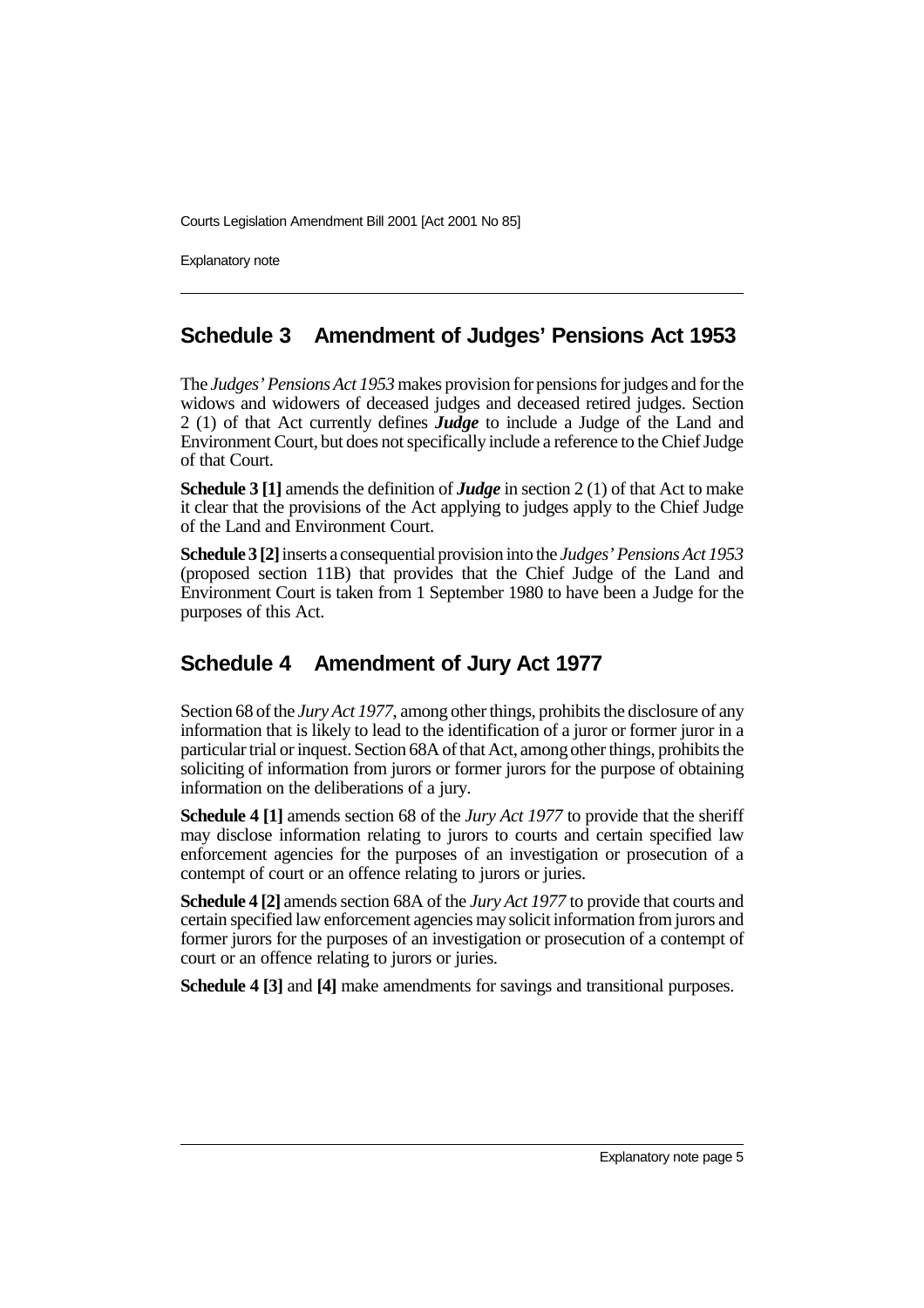Explanatory note

#### **Schedule 5 Amendment of Justices Act 1902**

**Schedule 5 [1]** omits section 41 (1B) (d) (ii) of the *Justices Act 1902*. Section 41 (1B) (d) provides that a committal hearing may commence or continue in the absence of the defendant (after the defendant has appeared or been brought before the court in relation to the matter) if no good and proper reason has been shown for the absence of the defendant and a warrant for the apprehension of the defendant has been issued. **Schedule 5 [1]** omits the obligation on the prosecution to show the court that a warrant for the apprehension of the defendant has been issued.

**Schedule 5 [2]** inserts proposed section 41 (11) into the *Justices Act 1902* to provide that the Justice or Justices hearing committal proceedings may, at any time, on the application of the defendant and with the consent of the informant, commit the defendant for trial.

**Schedule 5 [3]** inserts proposed section 48E (1A) into the *Justices Act 1902* to provide that the Justice or Justices hearing committal proceedings must direct a witness who has given a written statement for the purposes of the committal to attend the proceedings, if an application is made by the defendant or the informant and the other party consents to the direction being given. **Schedule 5 [4]** makes a consequential amendment.

**Schedule 5 [5]** replaces section 48E (6) of the *Justices Act 1902*. Section 48E provides that the Justice or Justices hearing committal proceedings may direct that a witness who has given a written statement for the purposes of the committal must attend at the proceedings. The proposed section  $\widehat{A}8E(6)$  provides that any such direction given on the application of a defendant may be withdrawn only on the application, or with the consent, of the defendant, or if the defendant fails to appear, on the application of the other party.

**Schedule 5 [6]** omits section 100P of the *Justices Act 1902*. Section 100P is a machinery provision that restricts the ability of a person to make an application to a Local Court under section 100D or 100G of the *Justices Act 1902* for an annulment or review of the person's conviction.

**Schedule 5 [7]** inserts proposed section 120 (3) and (4) into the *Justices Act 1902*.

Proposed section 120 (3) provides that the prosecution may appeal to the District Court against an order by a Magistrate to pay any costs of a defendant in committal proceedings.

Section 120 (1) of the *Justices Act 1902* provides that any person may appeal to the District Court against a conviction or order made, or sentence imposed, by a Magistrate in summary proceedings. Proposed section 120 (4) provides that such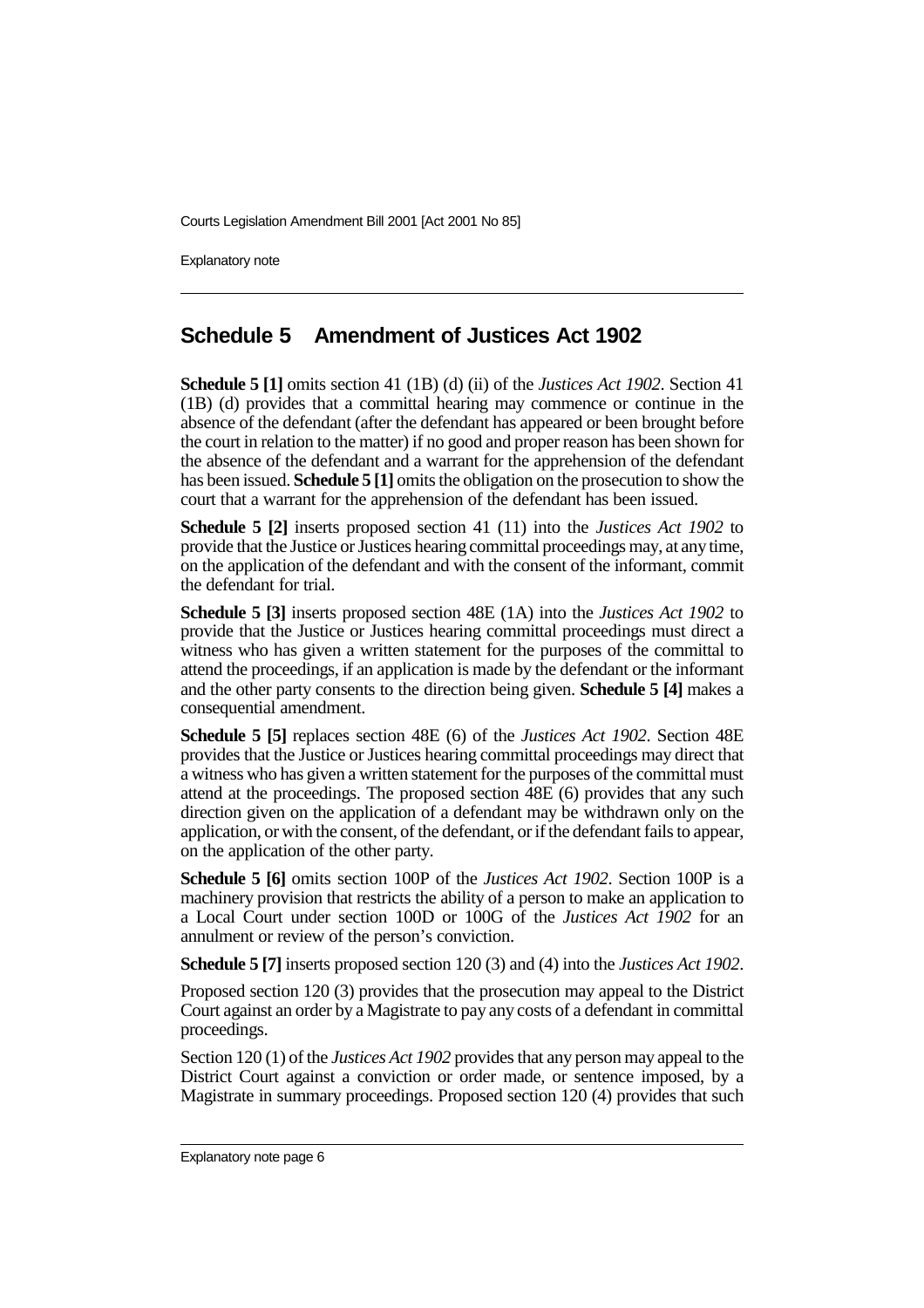Explanatory note

an appeal may be made only after a Magistrate has sentenced the person (whether the person is appealing the sentence or the conviction or any other order of the Magistrate).

**Schedule 5 [8]**–**[10]** amend section 123 of the *Justices Act 1902*.

Section 123 (2) provides that if a person has not exhausted all their rights of appeal under Part 4A of that Act, the person may appeal to the District Court under Division 2 of Part 5 of that Act only with the leave of that Court.

Part 4A of the *Justices Act 1902* includes section 100G which provides that the Attorney General may, if satisfied that a question or doubt has arisen as to the guilt of a person or the person's liability for a penalty, refer a question relating to a conviction or an order (other than an interlocutory order) made against the person by a Magistrate or a sentence imposed on the person by a Magistrate in the absence of the person to the Local Court for review by that Court. Section 100G, therefore, creates a limited right of review in special circumstances.

**Schedule 5 [8]** amends section 123 (2) of the *Justices Act 1902* to provide that a person may appeal to the District Court (without seeking leave of that Court) even if the person has not exhausted his or her rights under section 100G. **Schedule 5 [9]** and **[10]** make consequential amendments.

**Schedule 5 [11]** inserts savings and transitional provisions into the *Justices Act 1902*.

## **Schedule 6 Amendment of Legal Profession Act 1987**

**Schedule 6 [1]**, **[3]**, **[5]**, **[6]** and **[8]** amend various provisions of the *Legal Profession Act 1987* to provide that the proper officer of the Supreme Court in relation to costs assessment matters is the person holding office as the Manager, Costs Assessment in the Attorney General's Department.

**Schedule 6 [4]** amends the definition of *client* in section 199 (4) of the *Legal Profession Act 1987* to enable a lessee or mortgagor, who has been given a bill of costs for the lessor's or mortgagee's legal costs relating to the preparation of their lease or mortgage to apply, to the Manager, Costs Assessment of the Supreme Court for an assessment of those costs. **Schedule 6 [2]** makes a consequential amendment.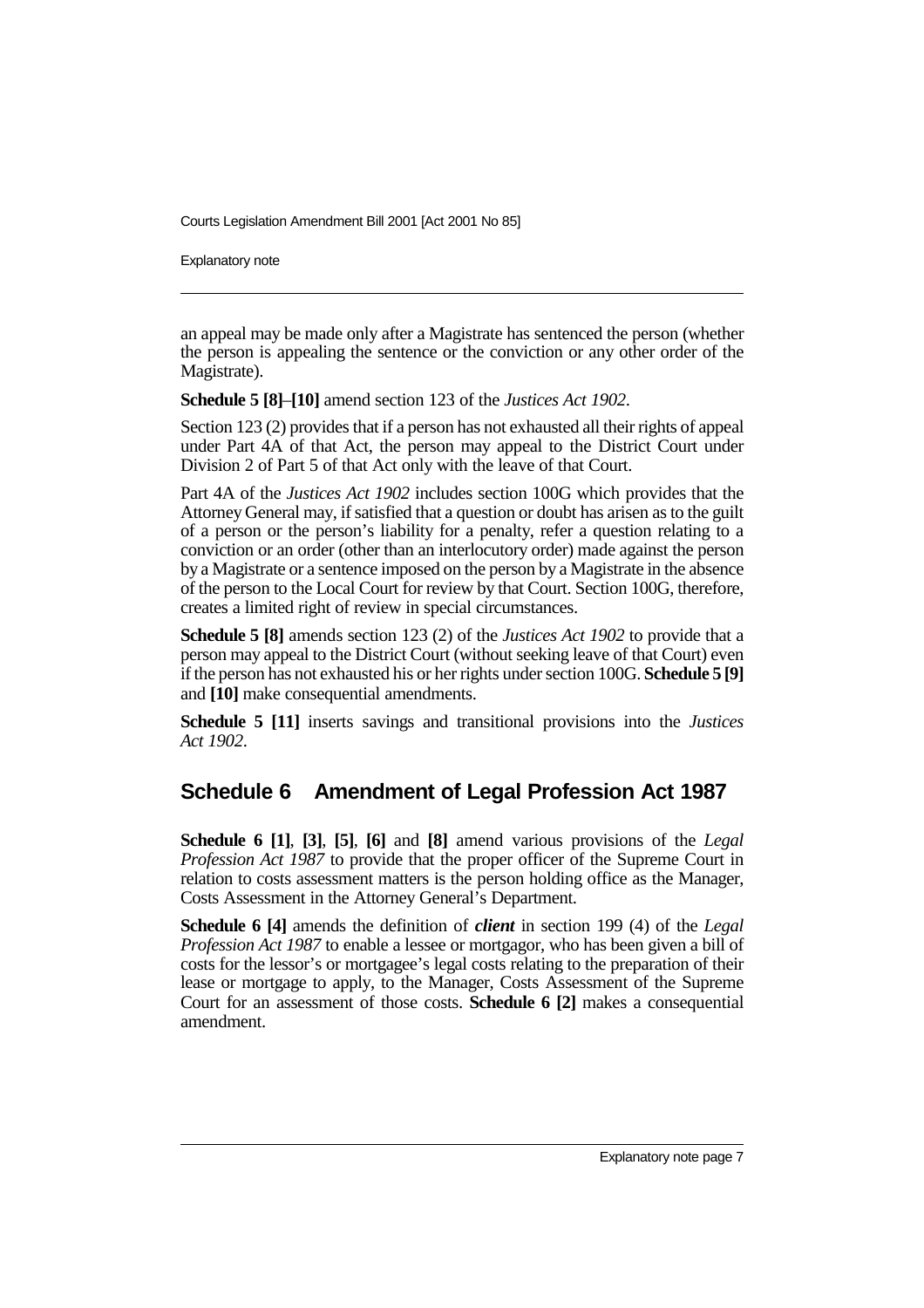Explanatory note

**Schedule 6 [7]** inserts proposed section 208NC into the *Legal Profession Act 1987* to enable a court or tribunal to which an appeal against a decision or determination of a costs assessor has been made to refer the appeal to a review panel under Subdivision 4A of Division 6 of Part 11 of that Act, if the matter has not previously been reviewed by such a panel.

**Schedule 6 [9]** inserts a savings and transitional provision into the *Legal Profession Act 1987*.

### **Schedule 7 Amendment of Local Courts (Civil Claims) Act 1970**

Section 59 (1) (a) of the *Local Courts (Civil Claims) Act 1970* currently provides that the Sheriff or a bailiff of a court may seize and take personal property under any writ of execution and cause it to be sold except for:

- (a) any wearing apparel and any bedroom or kitchen furniture, and
- (b) any ordinary tools of trade, plant and equipment, professional instruments and reference books, not exceeding in the aggregate \$500 in value,

being used as such by the judgment debtor concerned or any member of his or her family.

**Schedule 7 [1]** amends section 59 (1) (a) (ii) of the *Local Courts (Civil Claims) Act 1970* to increase the value of ordinary tools of trade, plant and equipment, professional instruments and reference books that a judgment debtor (or member of his or her family) may retain from \$500 to \$2,000.

**Schedule 7 [2]** inserts proposed section 59 (2A) into the *Local Courts (Civil Claims) Act 1970* to provide that the Sheriff and bailiffs of a court may decline to seize or take property under a writ of execution if, in the opinion of the Sheriff or bailiff, the costs of the seizure, removal, storage and sale of the property to be seized or taken under that writ are likely to exceed the total sale price of that property.

**Schedule 7 [3]** inserts a savings and transitional provision into the *Local Courts (Civil Claims) Act 1970*.